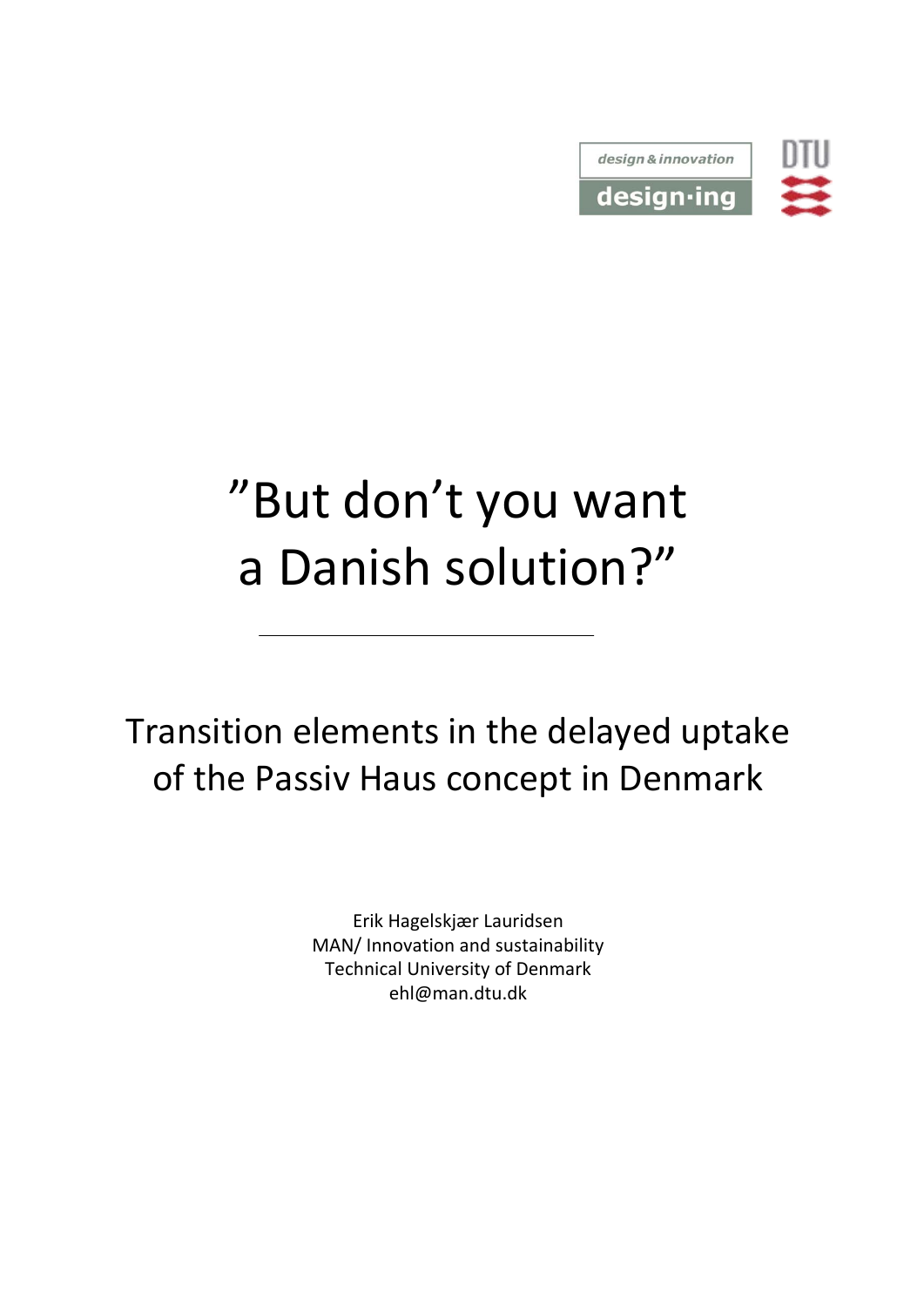#### Passive Houses in Denmark



**Rønnebækhave II, Marc 2006. Photo: Domea.**



**Villa Langenkamp, 2008. Photo: Olav Langenkamp**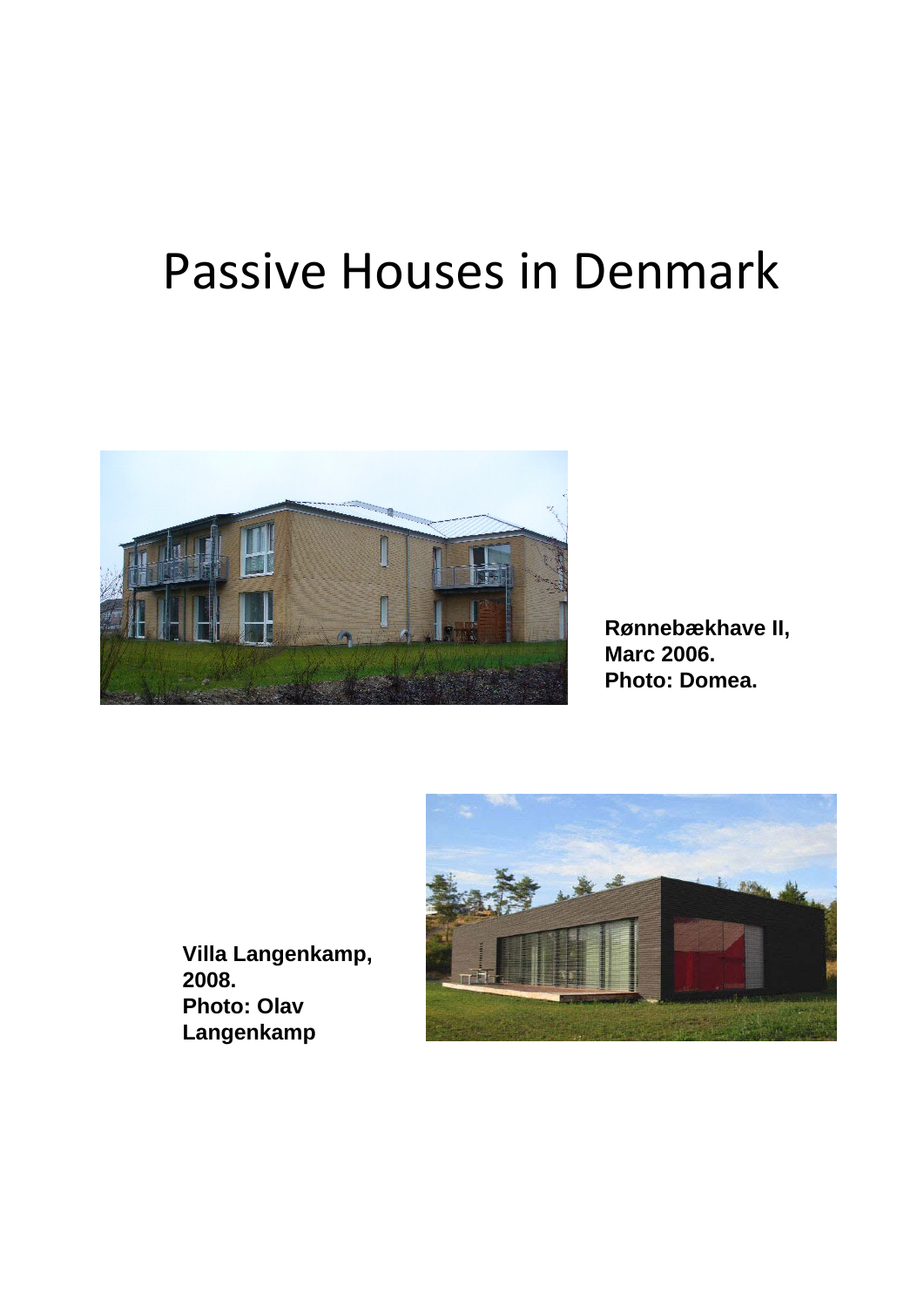### Passive houses in Germany and Austria

#### First pasivhaus in Darmstadt 1991.



Passive houses in Austria until 2006.



DtH 0‐energy house 1973.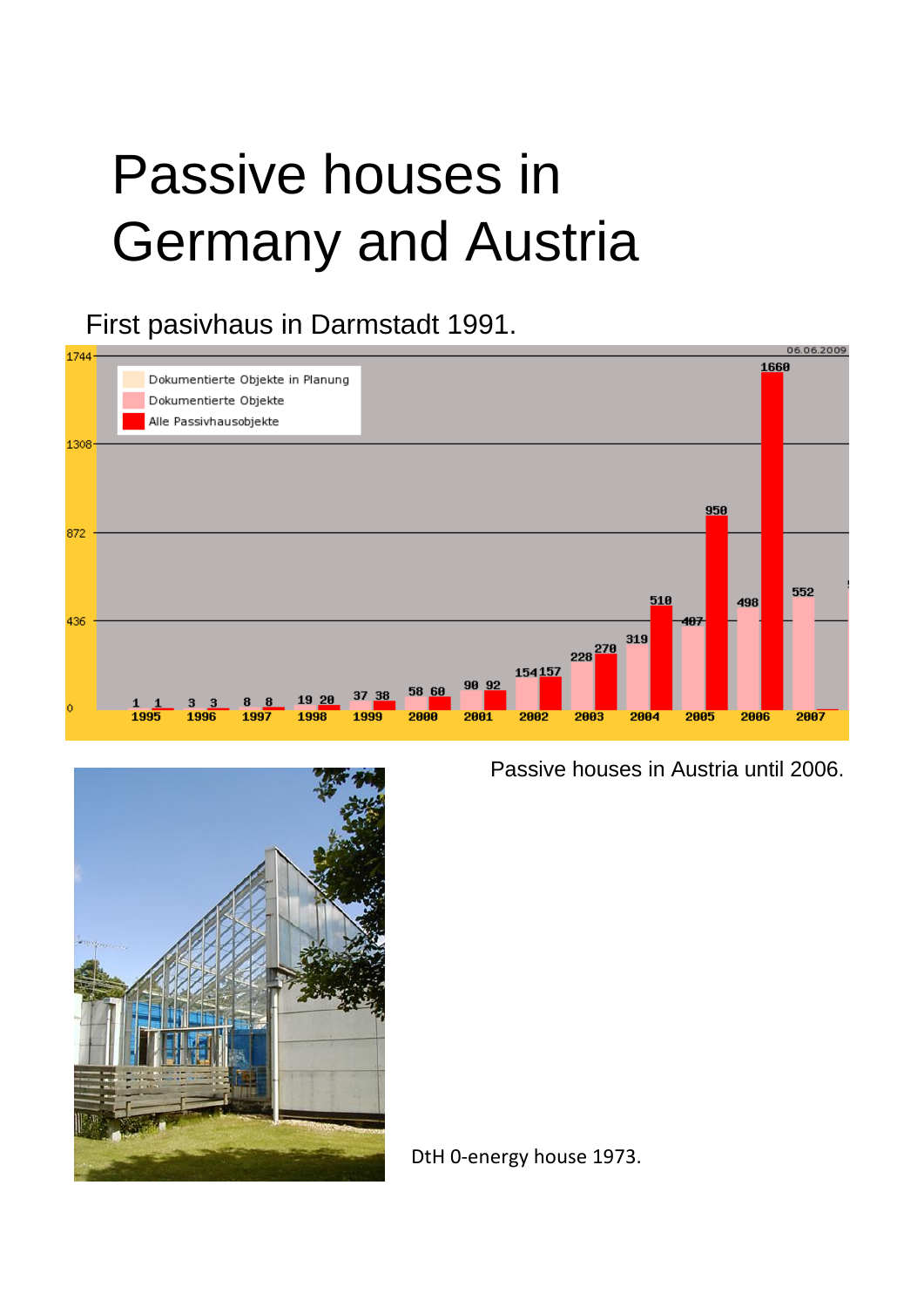### PassivHaus

Wolfgang Feist – Darmstadt Inspiration from the 0‐energy house

Experimental buildings in the period 1988‐1992:

- Insulation
- Windows and doors
- Air tight construction and ventilation with heat recovery
- Heating max 15 kWh/m2\*year

Certified components for ventilation, doors and windows.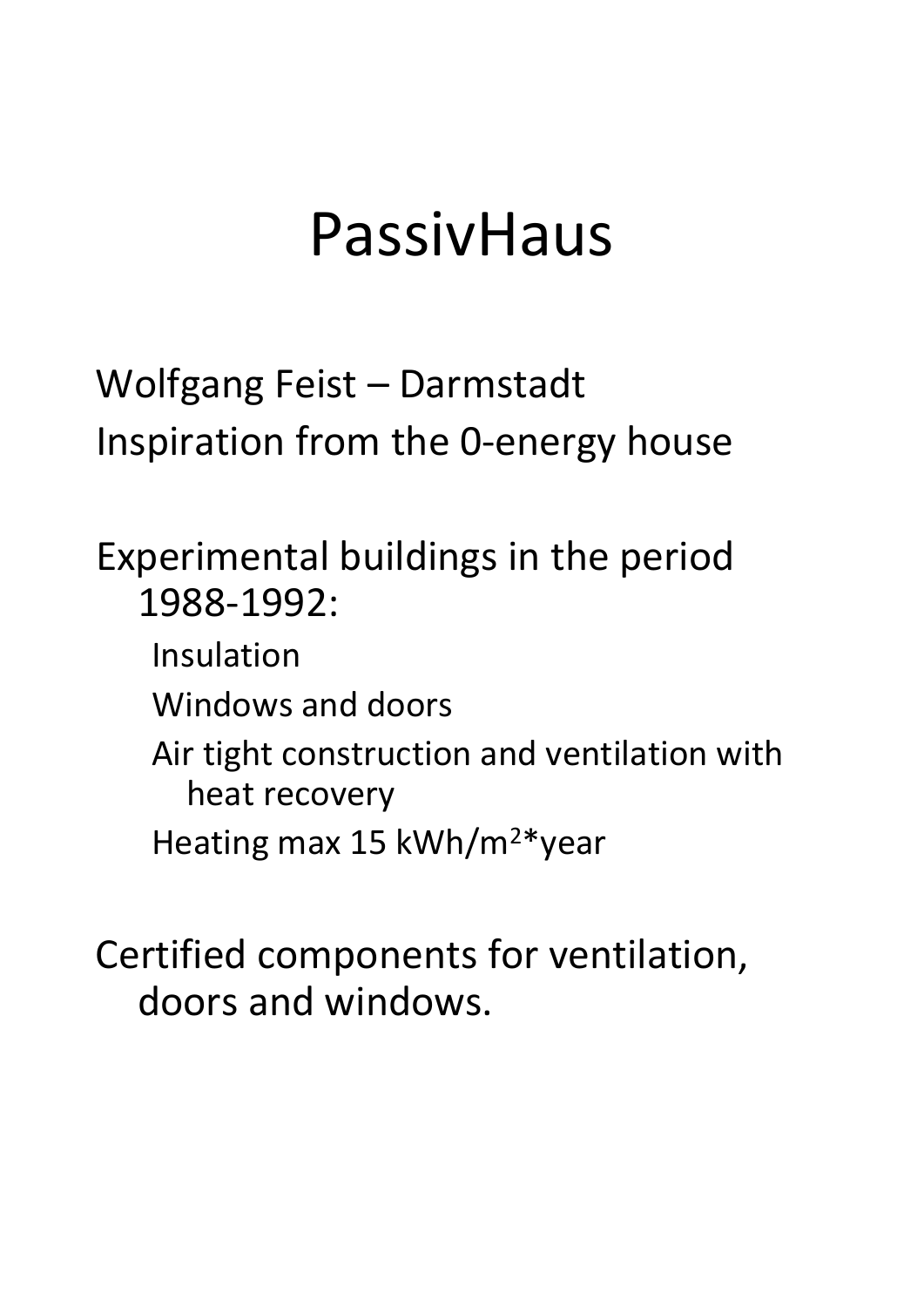## A multi level perspective on system innovation

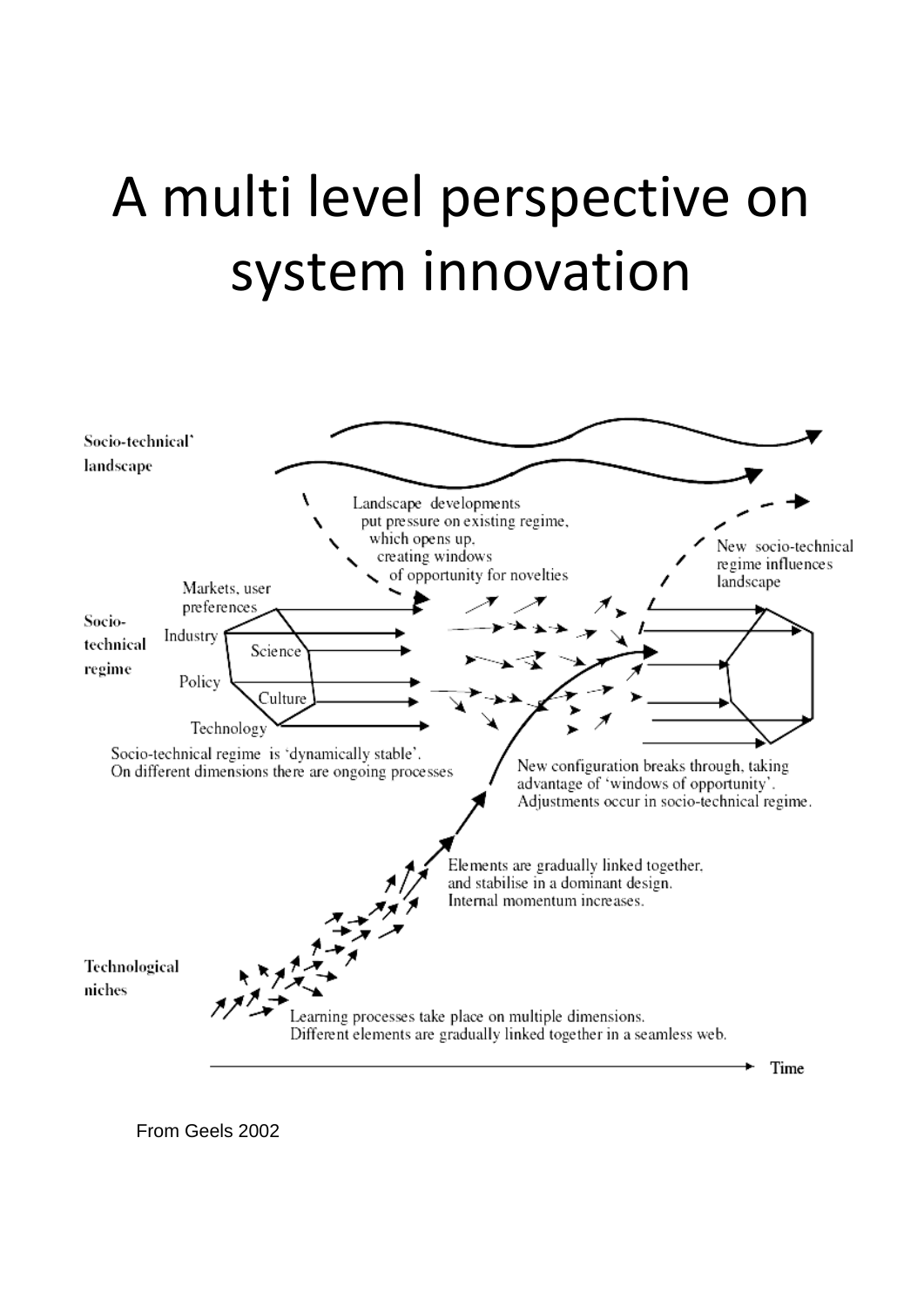## Components

- Innovation in the building sector originate from component manufacturers
- **Insulation**





**Windows** 

**Ventilation** 

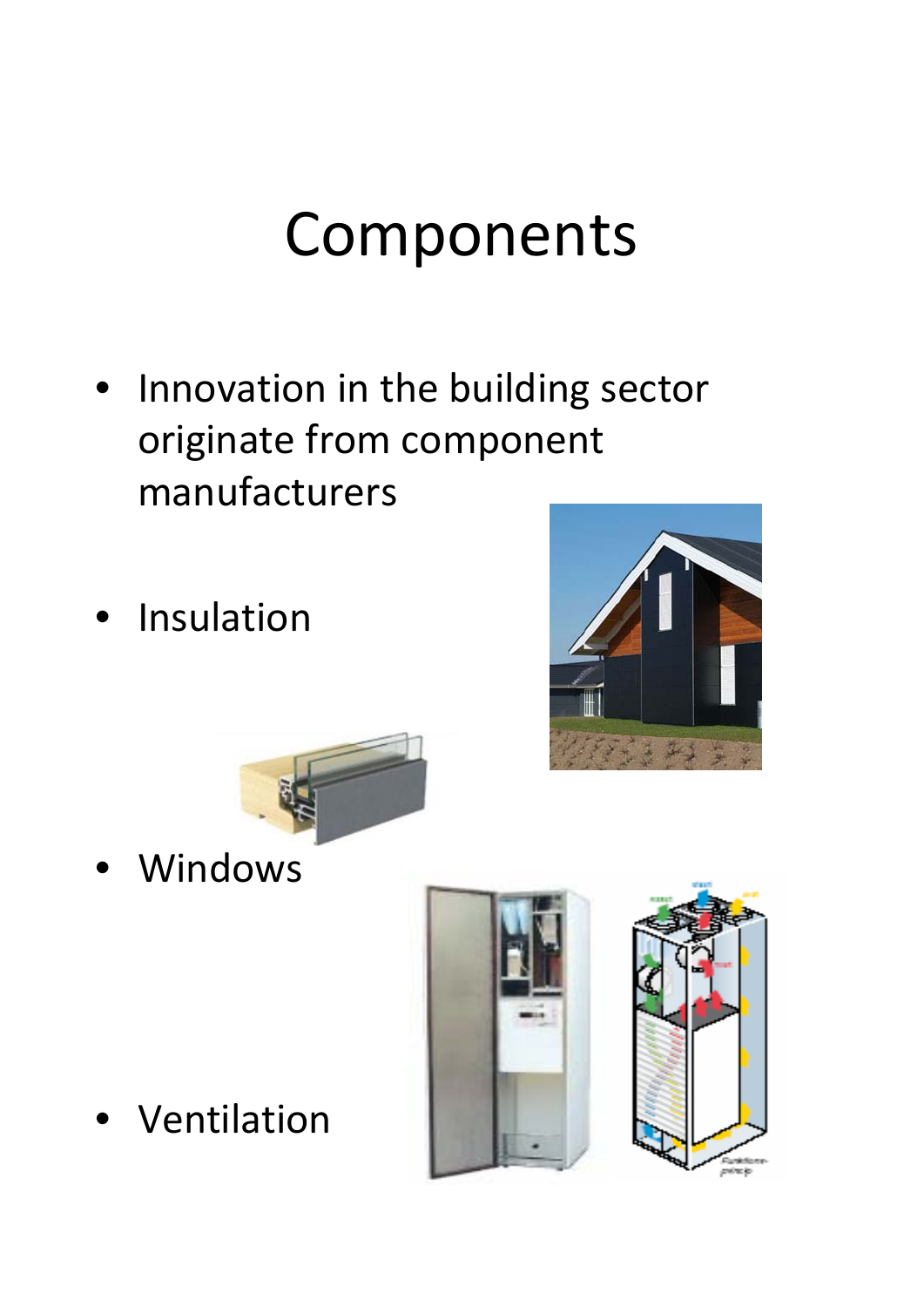### The worlds best building code

| <b>BR61</b>  | Minimum insulation standards                                                                                                                        |
|--------------|-----------------------------------------------------------------------------------------------------------------------------------------------------|
| <b>BR 77</b> | Increased insulation recquirements + max windows area                                                                                               |
| <b>BR 82</b> | Max heating energy app. 120 kWh/m <sup>2*</sup> year                                                                                                |
| <b>BR 95</b> | Total energy app. 95 kWh/m <sup>2*</sup> year                                                                                                       |
| <b>BR08</b>  | Total energy app. 85 kWh/m <sup>2*</sup> year<br>Low energy class 2: 62 kWh/m <sup>2*</sup> year<br>Low energy class 1: 43 kWh/m <sup>2*</sup> year |



Danmark 85 kWh/m2 Sverige 110-130 kWh/m2 Norge 135 kWh/m2 Finland - Tyskland 122 kWh/m2

(Erhvervs- og byggestyrelsen)

(Miljø- og energistyrelsen)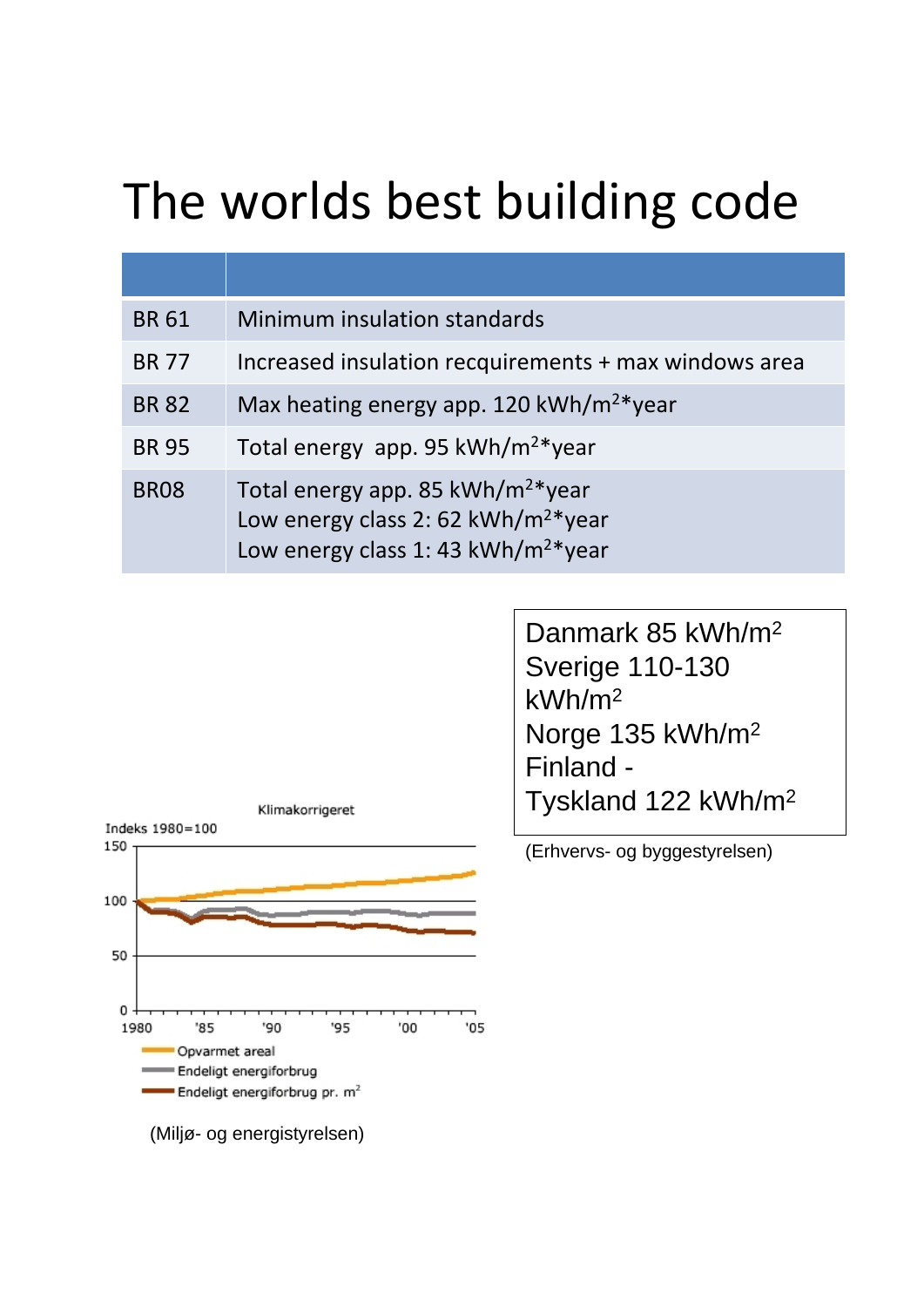## Standards and tradition



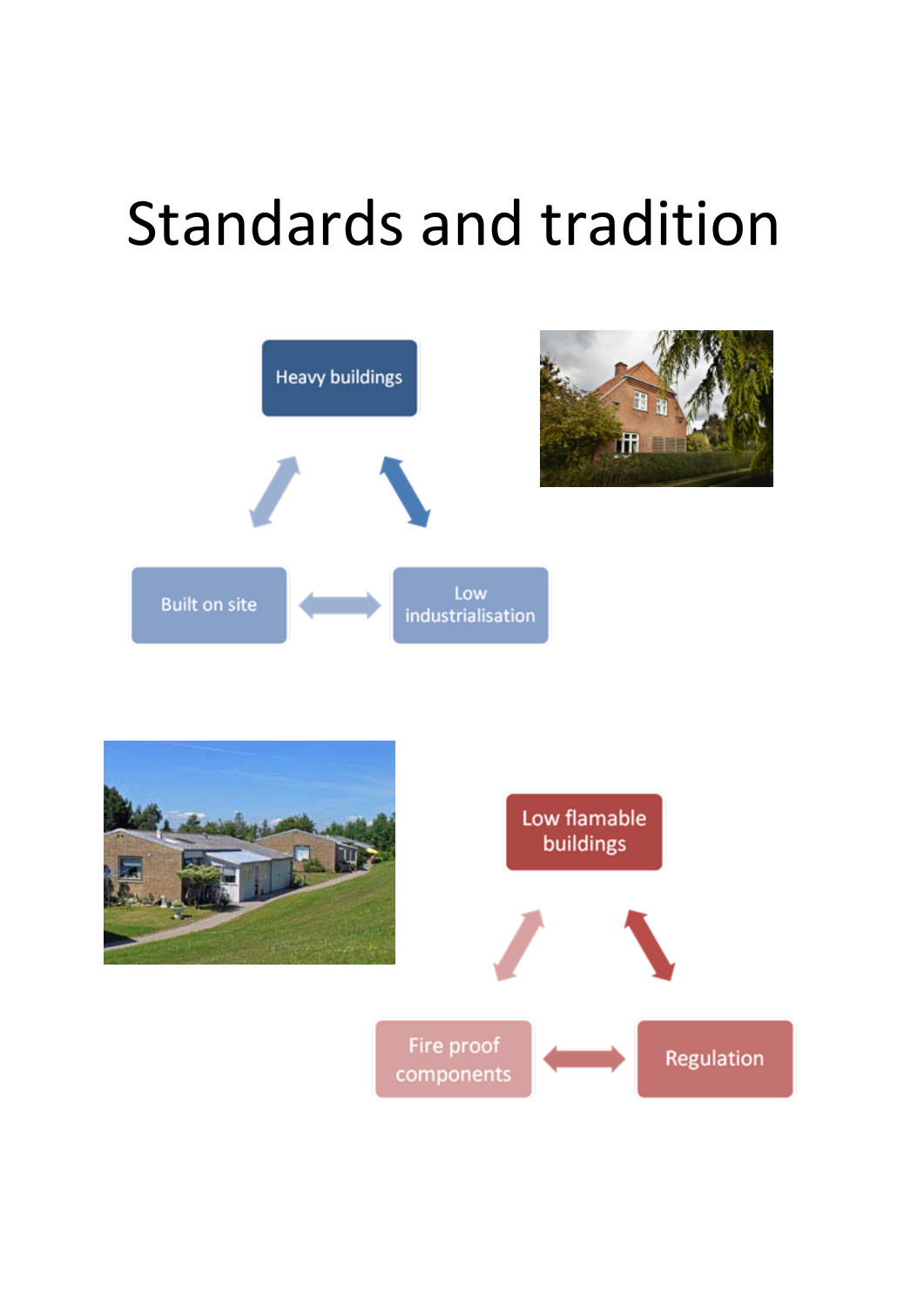#### Social housing cooperatives as implementers

- 20% of housing stock 500.000 dwellings in Denmark
- Tradition for testing of sustainability components as :
	- Passive solar heat,
	- Rainwater storage and reuse
	- Heat pumps
	- Ventilation with heat recovery
- Experiences are shared
- Associated group of consultants
- Depend on access to low interest, state guaranteed loans

– Fixed margin of expenditure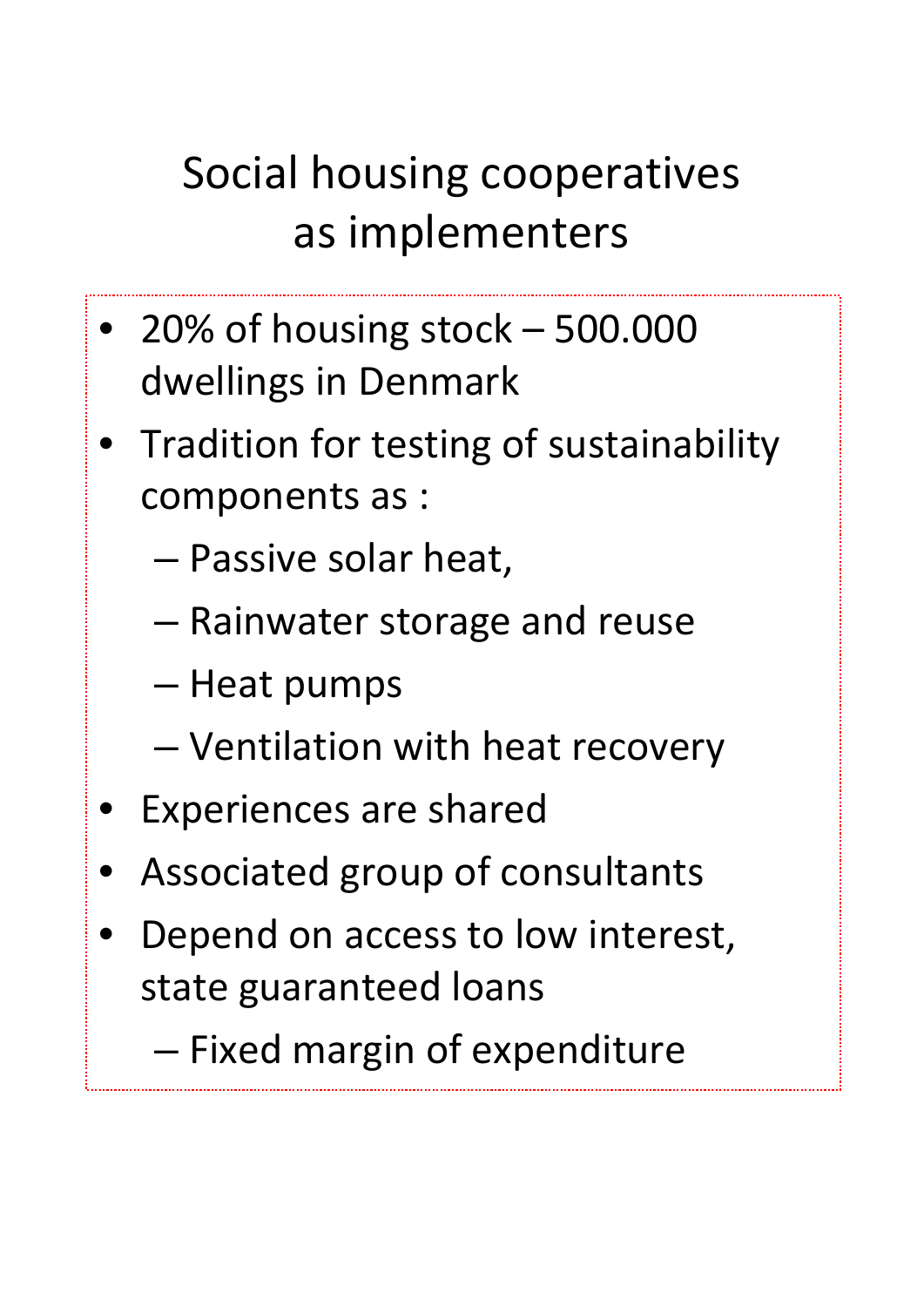## Professional networks

- Public housing consultants
- Technology specialists (water, solar heat, heat pumps etc)
- Researchers at the technical university and building research institute
- After year 2000 slowly taken up by architectural schools
- A handfull of enthusiasts eventually succeed in introducing the passivhaus standard in DK
- "But don't you want a Danish solution?"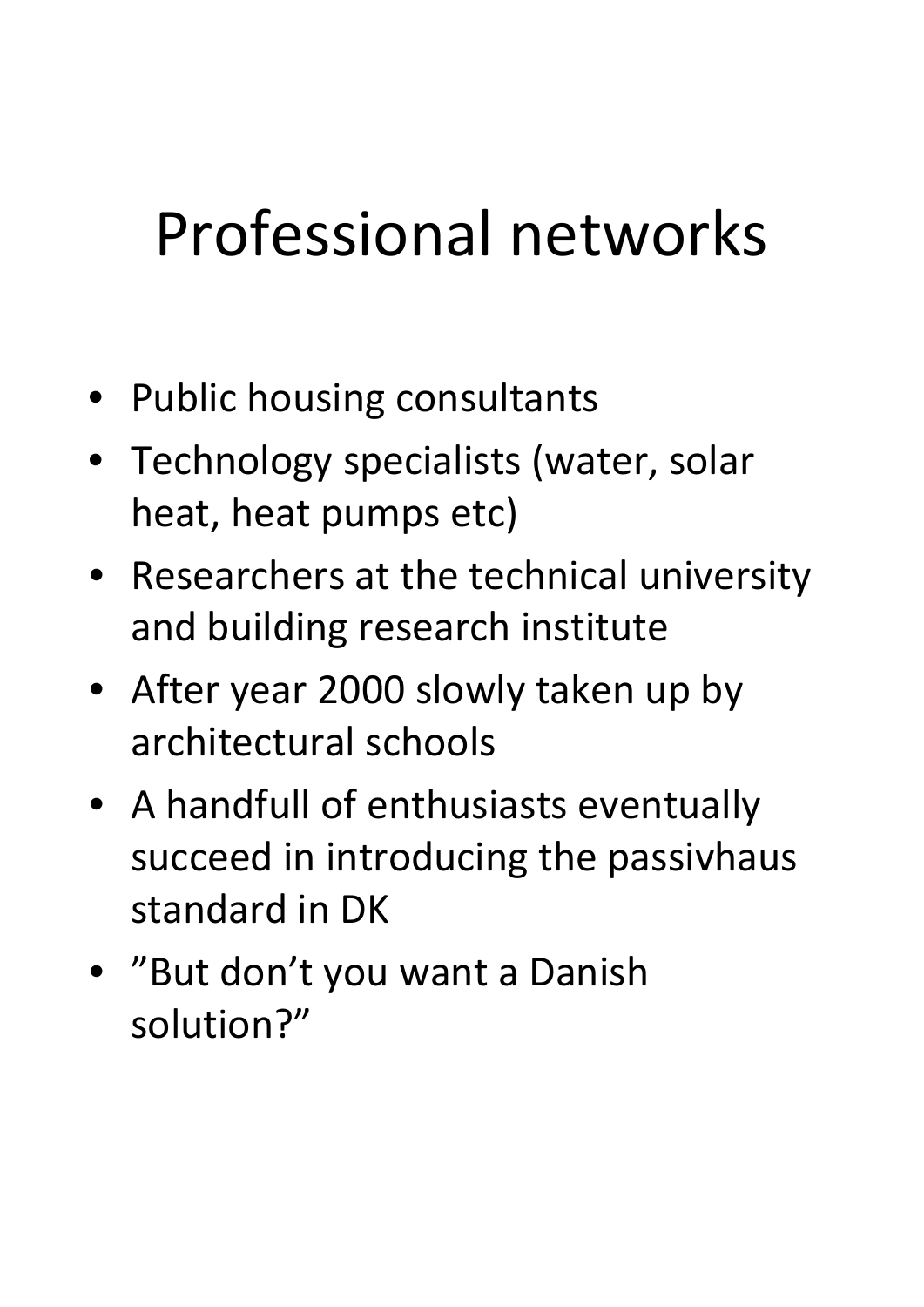#### Sustainable houses 1: Pioneer projects



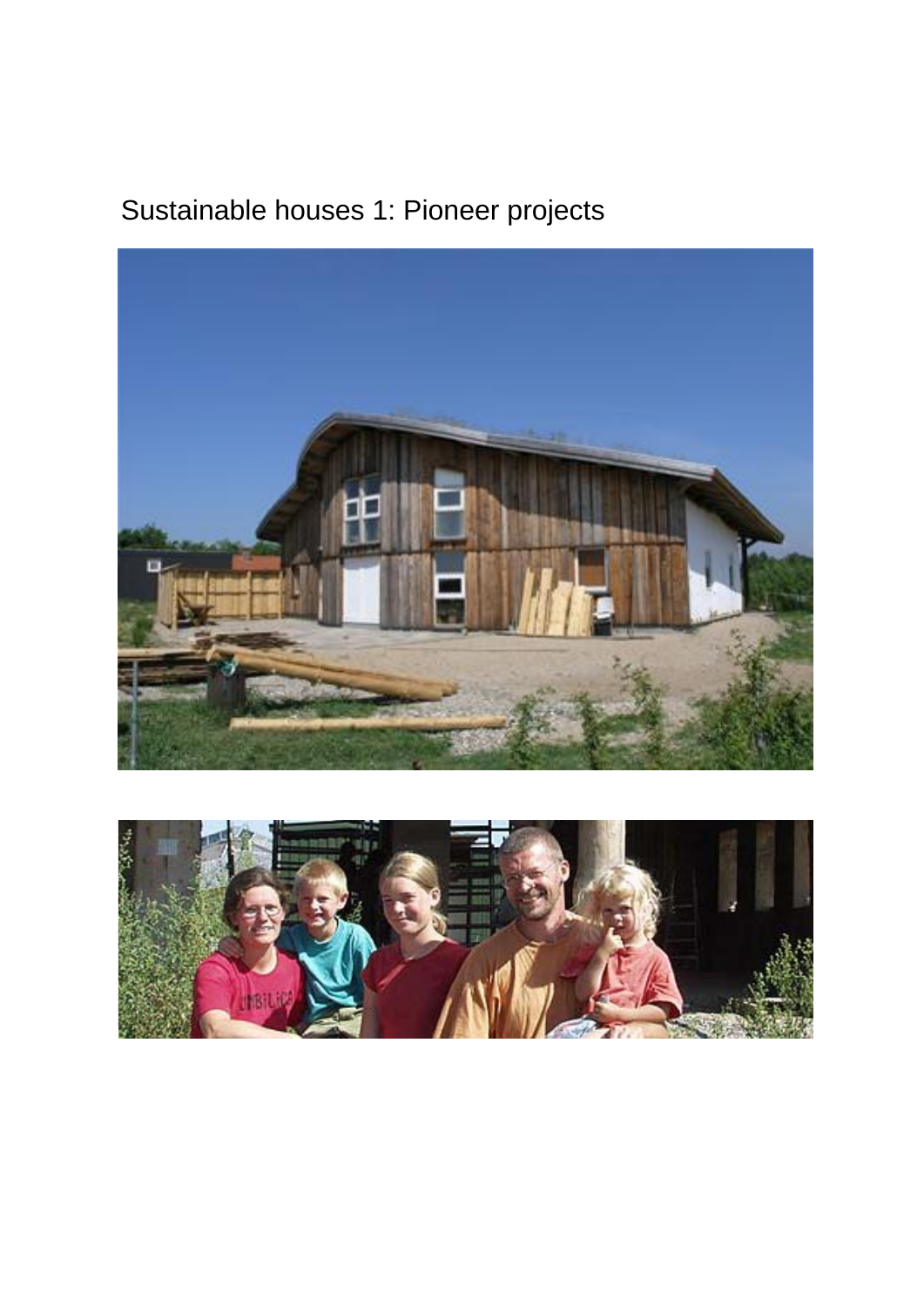#### Sustainable houses 2: The intelligent house



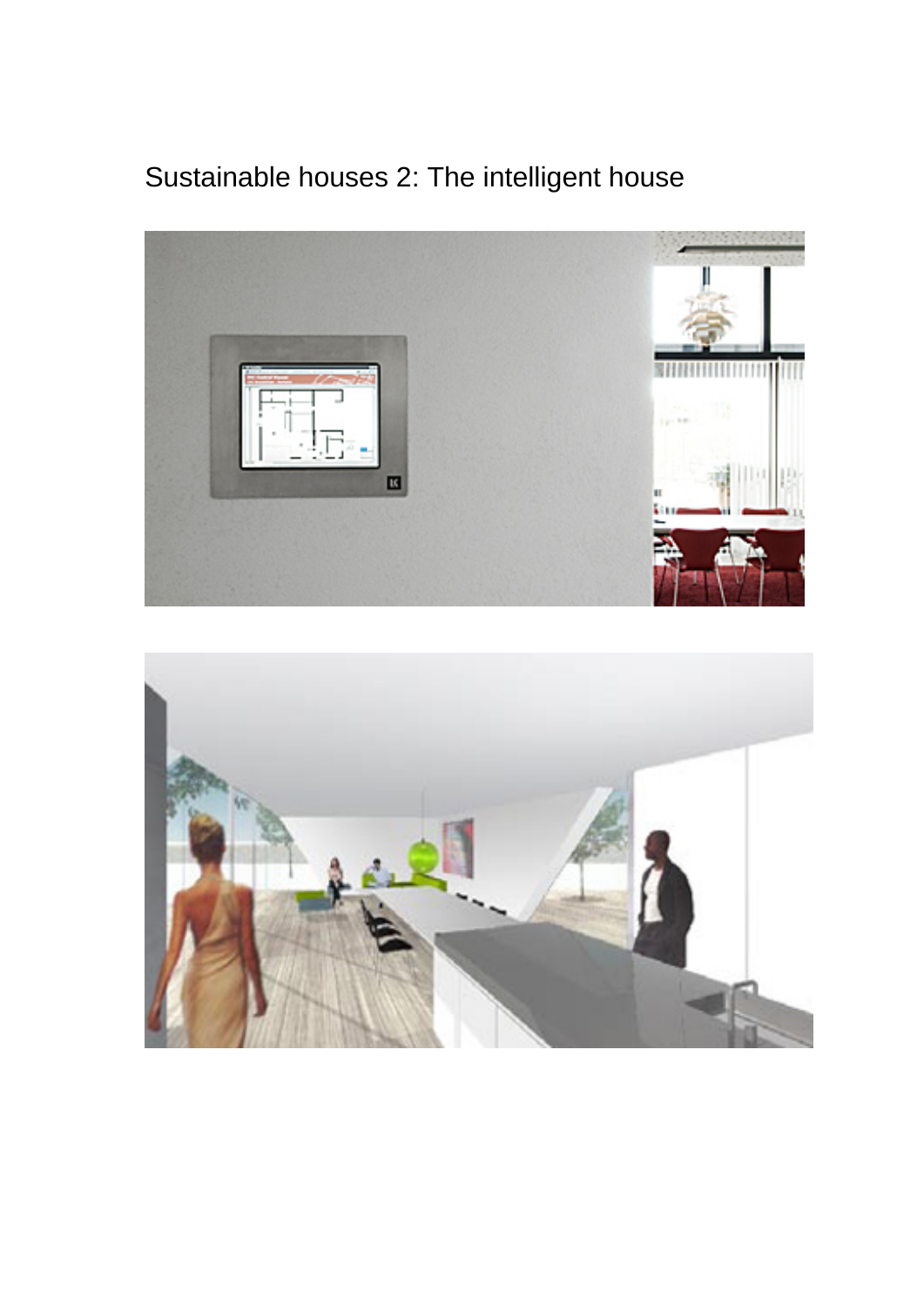# Translations performed by passivhaus





Energy security

Economy and energy consumption



Indoor climate and convenience



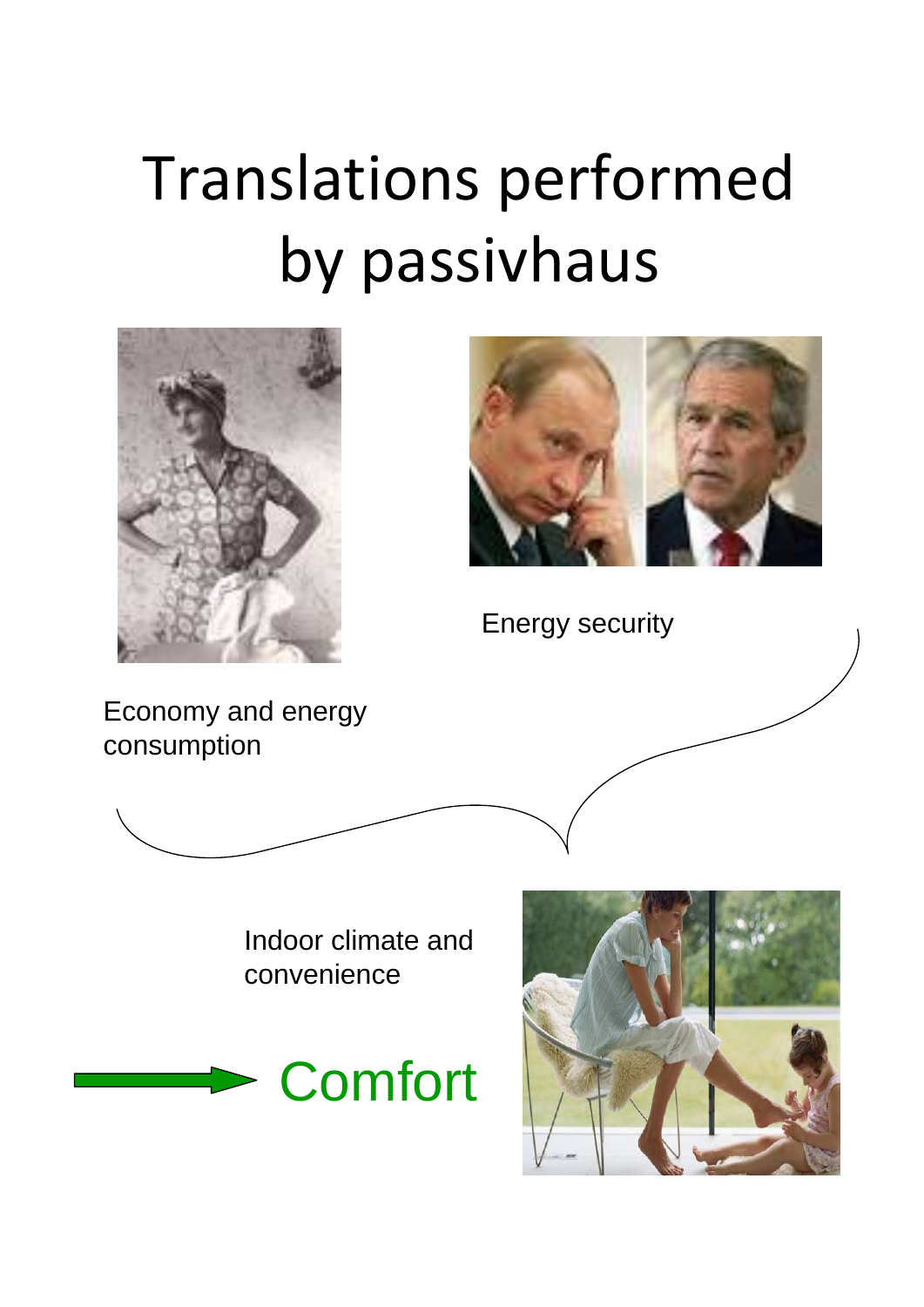# Why are the passivhaus elements not integrated?

- Bad fit with the traditional heavy brick and concrete buildings
- Bad fit with existing component manufacturers strategies – notably the window industry
- The implementing network of public housing cooperatives are economicallly strained